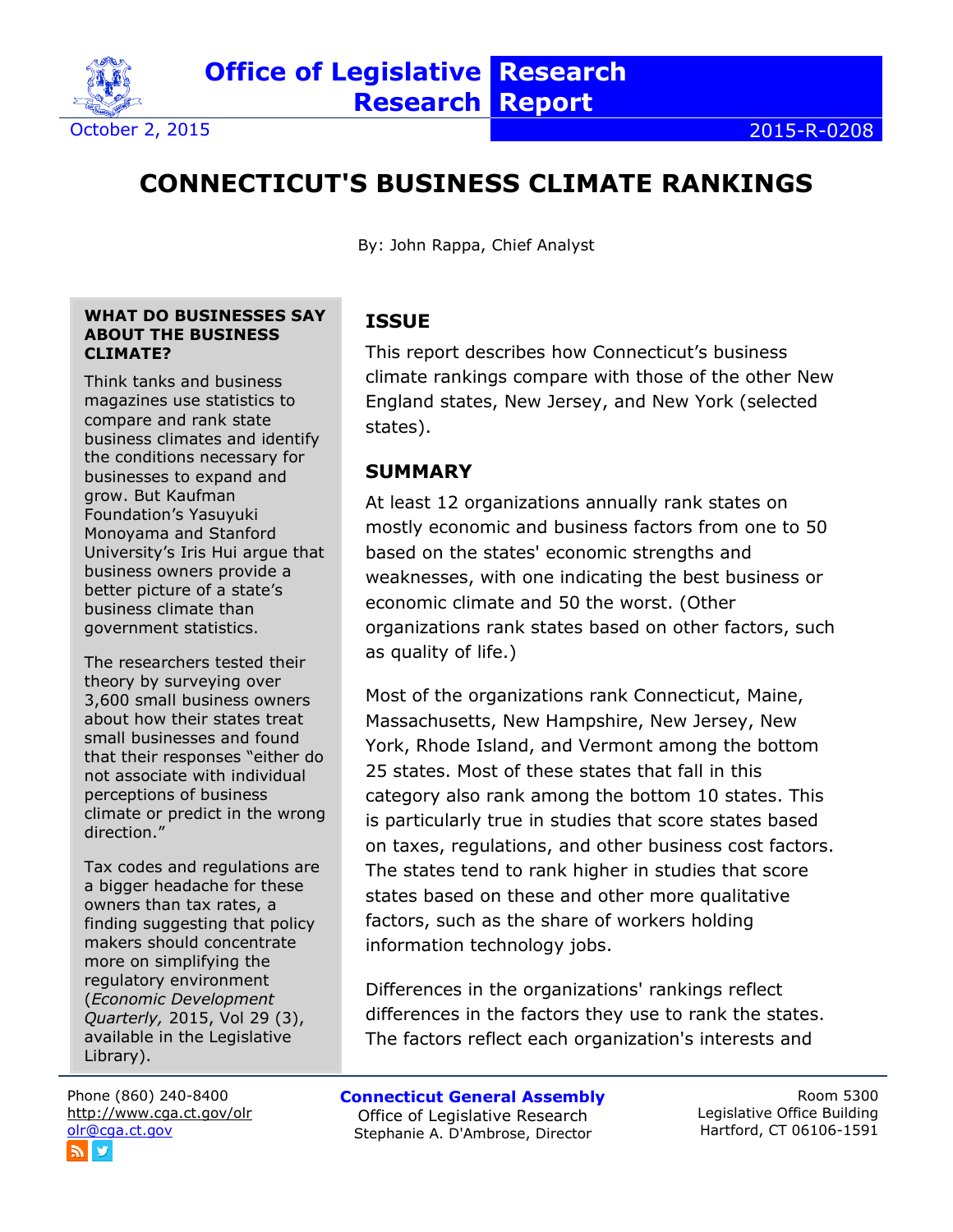concerns. For example, the American Legislative Exchange Council's (ALEC) factors reflect the council's beliefs about limited government, free markets, federalism, and individual liberty. The factors include tax rates and burdens, minimum wage requirement, and the number of public employees per 10,000 people. Corporation for Enterprise Development's (CFED) factors reflect the corporation's goal to help low- and moderate-income people build and preserve the assets needed to start a business, buy a home, or obtain a college degree. Consequently, the factors include business ownership and unemployment rates.

### **OVERALL RANKINGS**

### *Connecticut*

Many organizations provide a single overall rank for each state and several subranks for each group of variables they use to determine the overall ranks. This combination of overall and sub-ranks comprises a study's ranking structure.

Table 1 identifies these organizations, their ranking structure, and, in most cases, Connecticut's rank. As the table shows:

- 1. five organizations rank Connecticut among the bottom 10 states (American Legislative Exchange Council (ALEC) (47 for economic outlook & 45 economic competitiveness), Beacon Hill Institute (40), *Chief Executive Magazine* (45), Small Business and Entrepreneurship Council (41), and Tax Foundation  $(42)$ ;
- 2. three rank Connecticut among the middle states (CNBC (33), Corporation for Enterprise Development (CFED) (27), and *Forbes* (36)); and
- 3. one ranks Connecticut among the top 10 states (Information Technology and Innovation Forum (ITIF) (8)).

The U.S. Chamber of Commerce Foundation ranked each state based on 33 variables without consolidating them into an overall ranking (see below). *Business Facility* and *Site Selection* magazines published only their top 10 states, and neither includes Connecticut in that category.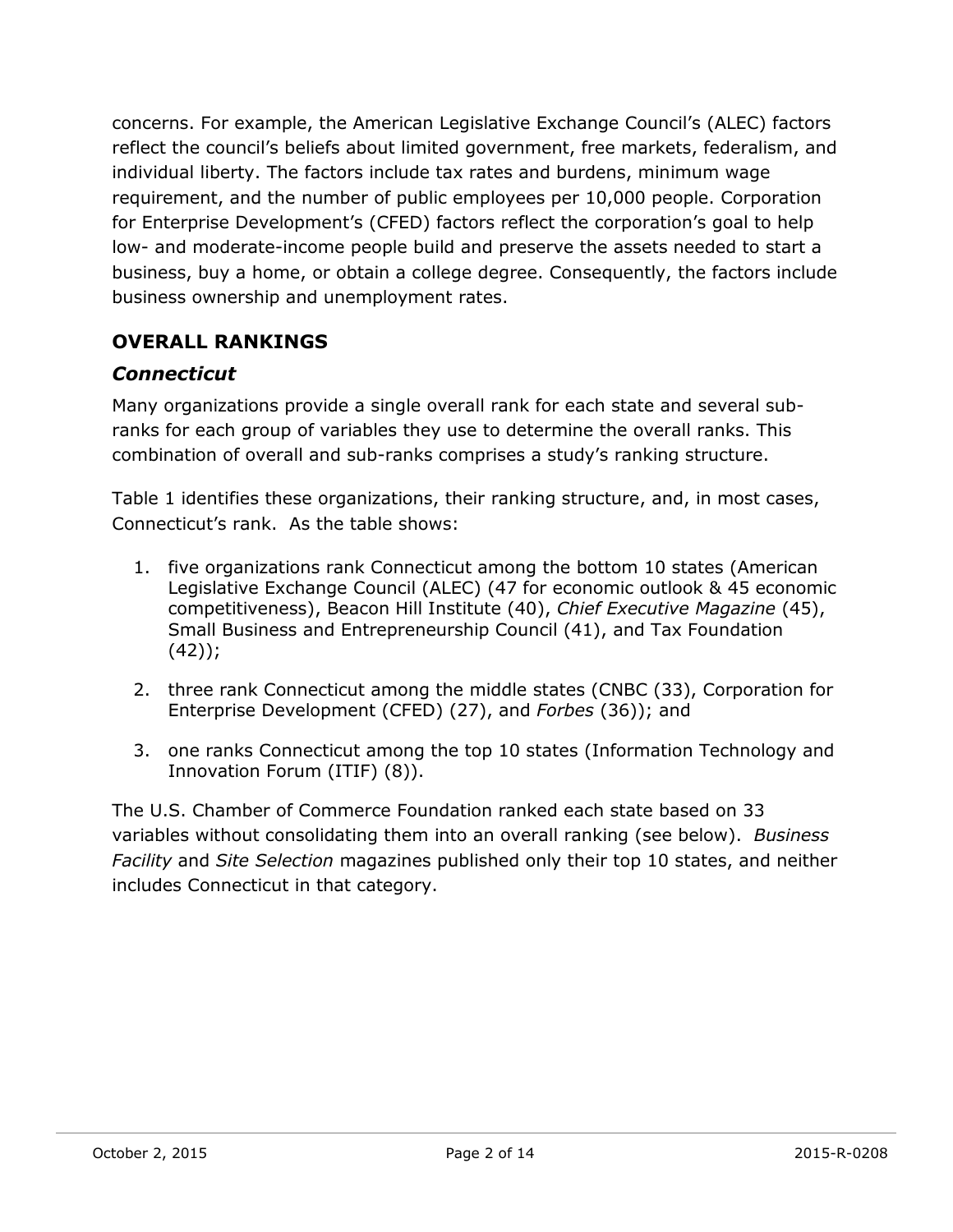### **Table 1: Comparison of Connecticut's Rankings in Current Business Climate Studies**

| <b>Ranking</b><br><b>Organization</b>                 | <b>Publication</b>                                                                                                                   | <b>Basis of Ranking</b>                                                   | <b>Rankings Structure</b>                                                                                                                                                                                         | Year | <b>CT Ranking 2015</b> |
|-------------------------------------------------------|--------------------------------------------------------------------------------------------------------------------------------------|---------------------------------------------------------------------------|-------------------------------------------------------------------------------------------------------------------------------------------------------------------------------------------------------------------|------|------------------------|
|                                                       | Rich States, Poor States: ALEC- Laffer State<br>Economic Competitiveness Index, 8th Edition:<br><b>Economic Outlook Rankings</b>     |                                                                           | 15 equally weighted policy<br>areas state lawmakers<br>directly influence, including<br>taxes and labor costs                                                                                                     | 2015 | 47                     |
| American<br>Legislative<br>Exchange Council<br>(ALEC) | Rich States, Poor States: ALEC- Laffer State<br>Economic Competitiveness Index, 8th Edition:<br><b>Economic Performance Rankings</b> | Identify state policies<br>leading to economic<br>prosperity              | Gross state product<br>Absolute domestic migration<br>(i.e., difference between the<br>number of people who<br>moved into the state and the<br>number that moved out)<br>Growth in non-farm payroll<br>employment | 2013 | 45                     |
| Beacon Hill<br>Institute                              | 14th Annual State Competitiveness Report                                                                                             | Quality of business<br>environment based<br>on microeconomic<br>variables | 45 indicators grouped into<br>eight policy areas, including<br>government and fiscal<br>policies and security (i.e.,<br>crime)                                                                                    | 2014 | 40                     |
| <b>Business Facilities</b><br>Magazine                | <b>State Rankings: Business Climate</b>                                                                                              | <b>Business climate</b>                                                   | Combination of key rankings,<br>including education, labor,<br>and taxes                                                                                                                                          |      | Not included in top 10 |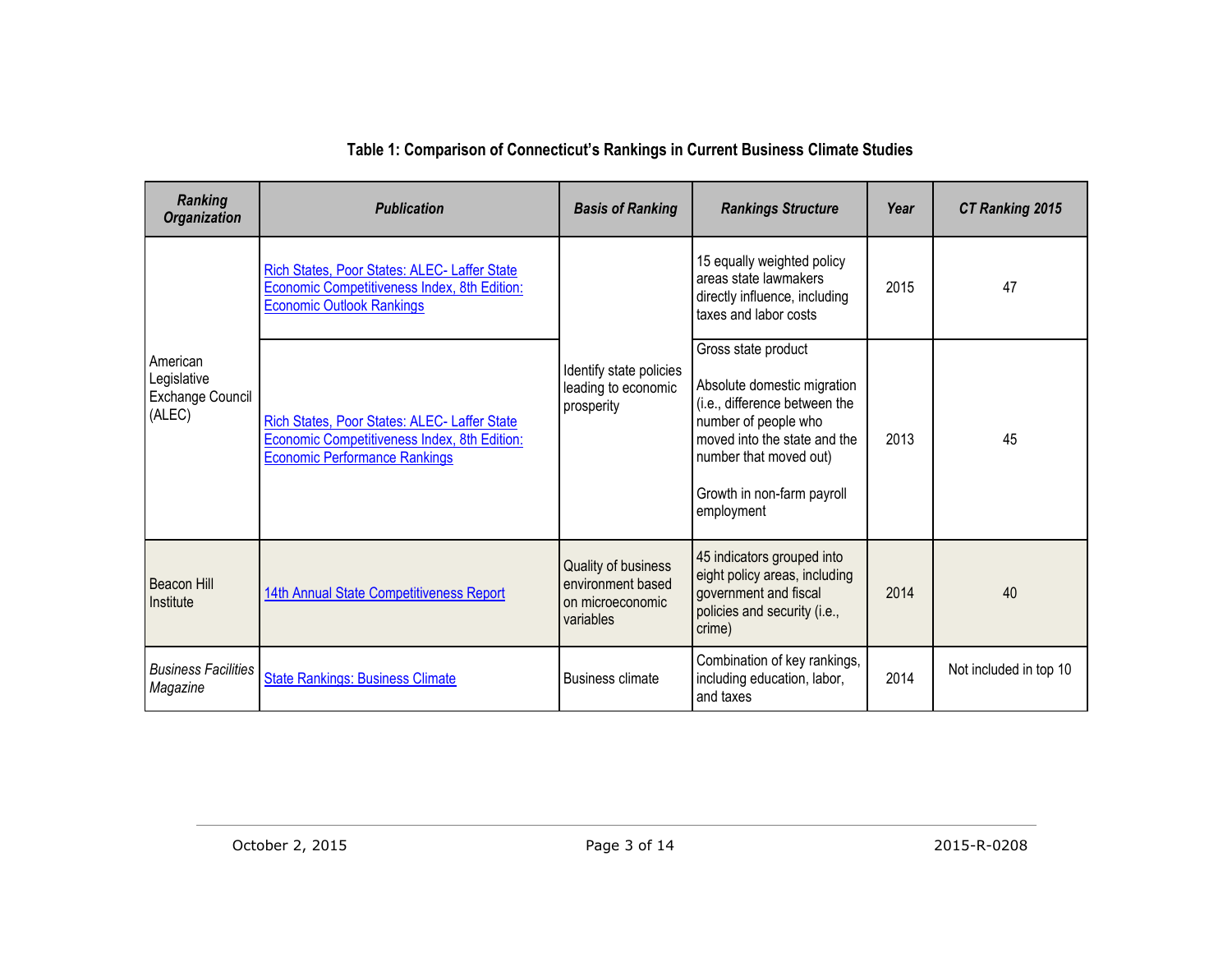| Ranking<br><b>Organization</b>                         | <b>Publication</b>                                                                    | <b>Basis of Ranking</b>                                                                                           | <b>Rankings Structure</b>                                                                                                | Year | <b>CT Ranking 2015</b> |
|--------------------------------------------------------|---------------------------------------------------------------------------------------|-------------------------------------------------------------------------------------------------------------------|--------------------------------------------------------------------------------------------------------------------------|------|------------------------|
| <b>Chief Executive</b><br>Magazine                     | 2015 Best and Worst States for Business                                               | <b>Business climate</b>                                                                                           | Surveys asking CEOs to rate<br>states based on taxes and<br>regulations, workforce<br>quality, and living<br>environment | 2015 | 45                     |
| <b>CNBC</b>                                            | <b>Top States for Business 2015</b>                                                   | Competitiveness                                                                                                   | 55 metrics grouped into 10<br>broad categories, including<br>business costs.<br>infrastructure, and capital<br>access    | 2015 | 33                     |
| Corporation for<br>Enterprise<br>Development<br>(CFED) | 2015 Assets and Opportunities Scorecard                                               | Household financial<br>security and<br>economic opportunity                                                       | 67 outcome measures<br>grouped into five categories,<br>including financial assets and<br>income and education           | 2015 | 27                     |
| Forbes                                                 | <b>Best States for Business 2014</b>                                                  | <b>Business climate</b>                                                                                           | 36 data points grouped into<br>six categories, including<br>business costs and<br>regulatory environment                 | 2014 | 36                     |
| Information<br>Technology &<br><b>Innovation Forum</b> | The 2014 State New Economy Index:<br><b>Benchmarking Transformation in the States</b> | Extent to which<br>states' economic<br>structure foster<br>knowledge and<br>innovation (i.e., the<br>New Economy) | 25 indicators divided into five<br>categories, including<br>knowledge jobs and<br>innovation capacity                    | 2014 | 8                      |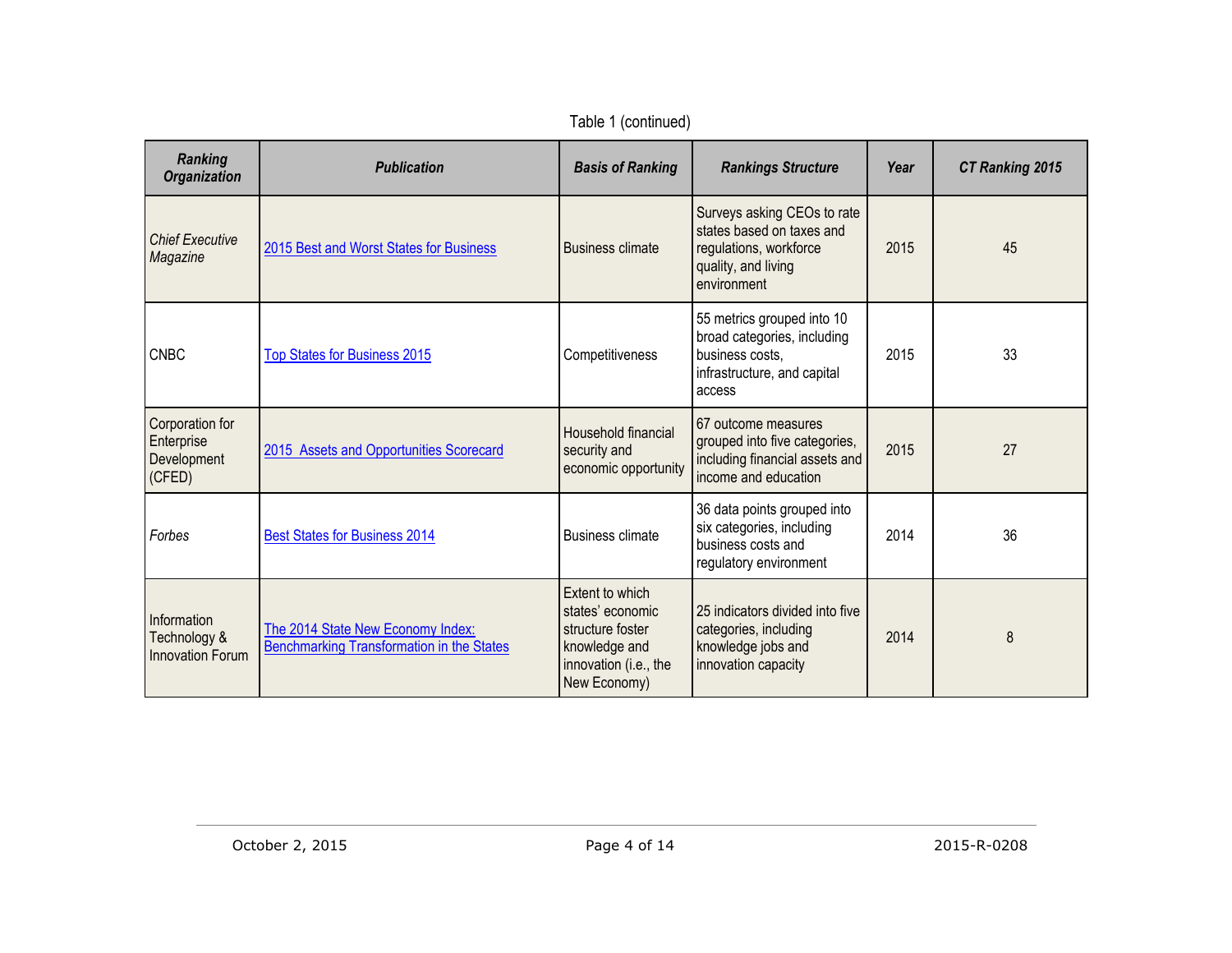| Ranking<br><b>Organization</b>                             | <b>Publication</b>                                                      | <b>Basis of Ranking</b>                                              | <b>Rankings Structure</b>                                                                                                                                       | Year | <b>CT Ranking 2015</b>                                                                                                                                  |
|------------------------------------------------------------|-------------------------------------------------------------------------|----------------------------------------------------------------------|-----------------------------------------------------------------------------------------------------------------------------------------------------------------|------|---------------------------------------------------------------------------------------------------------------------------------------------------------|
| <b>Site Selection</b><br>Magazine                          | Top 10 Competitive States of 2014                                       | <b>Business climate</b>                                              | Variables measuring facilities<br>constructed and expanded<br>and real estate CEO<br>responses to business<br>climate survey questions                          | 2014 | Not included in top 10                                                                                                                                  |
| <b>Small Business &amp;</b><br>Entrepreneurship<br>Council | U.S. Business Policy Index 2014                                         | Public policies<br>affecting business<br>climate                     | 42 major "government-<br>imposed or government-<br>related costs" impacting<br>small businesses and<br>entrepreneurs across<br>business sectors                 | 2014 | 41                                                                                                                                                      |
| Tax Foundation                                             | 2015 State Business Tax Climate Index                                   | State business tax<br>climate                                        | Over 100 variables divided<br>into five hierarchically<br>ordered components,<br>ranging from individual<br>income tax to unemployment<br>insurance             | 2015 | 42                                                                                                                                                      |
| U.S. Chamber of<br>Commerce<br>Foundation                  | <b>Enterprising States 2014; Re-creating Equality of</b><br>Opportunity | Economic<br>performance and job<br>growth and prosperity<br>policies | 33 metrics for economic<br>performance, international<br>trade, innovation and<br>entrepreneurship, business<br>climate, talent pipeline, and<br>infrastructure | 2014 | Connecticut ranked<br>among top 10 states on<br>four metrics and among<br>those ranking between<br>11 and 25 on 10 metrics<br>(see Table 3 for details) |

Table 1 (continued)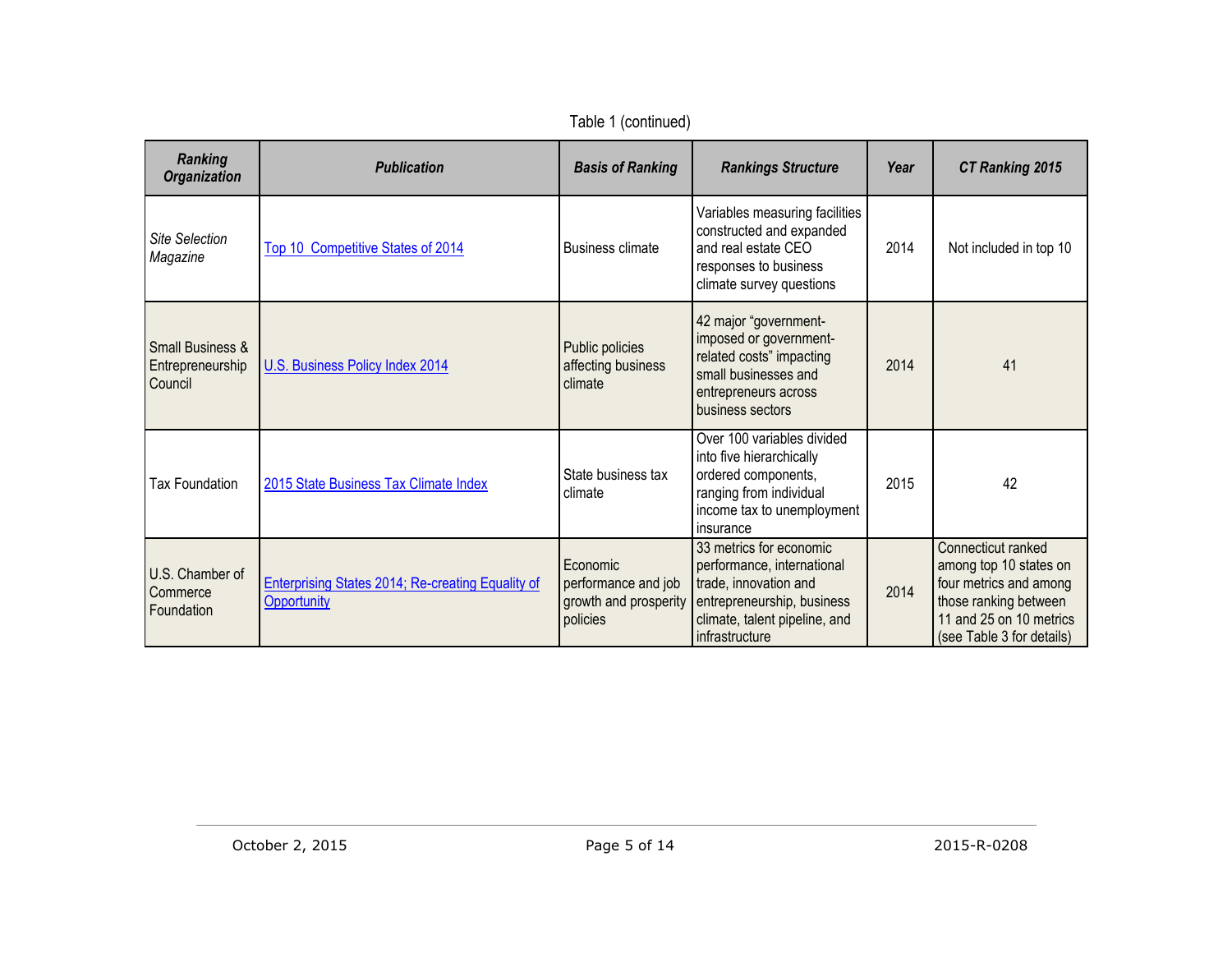## *Reasons for Differences in Connecticut's Ranks*

The differences in how the organizations rank Connecticut reflect the number and types of variables they use to measure state economic climates. For example, Connecticut ranks poorly in studies that rank states based mainly on taxes, labor laws, regulations, and other business costs (e.g., ALEC's *Rich States, Poor States: Laffer State Economic Competitiveness Index* and Tax Foundation's *2015 State Business Tax Climate Index*).

Connecticut generally ranks better when the rankings include other, more qualitative variables that indirectly affect business costs, such as family financial assets (e.g., CFED's *Assets and Opportunity Scorecard*) and "knowledge jobs" (e.g., ITIF's *The 2014 State New Economy Index: Benchmarking Transformation in the States*).

### *Connecticut and Selected States' Rankings*

As Table 2 shows, Connecticut and the selected states generally rank among the bottom 25 states when compared based on taxes and other cost variables. Connecticut, Maine, New Jersey, New York, Rhode Island, and Vermont rank among the bottom 10 states in most of these studies. Massachusetts and New Hampshire fare better, ranking 24 and 7, respectively in the Tax Foundation's study and 28 and 29, respectively in ALEC's.

The rankings of Connecticut and the other states are generally higher in studies that rank states on other variables in addition to business cost, such as infrastructure quality and homeownership rates. All the states except Maine ranked among the top 20 states in ITIF's study, which ranks states based on knowledge jobs, exports, foreign direct investment, business starts and failures, and innovation capacity. Connecticut and Massachusetts rank 8 and 1, respectively.

All of the selected states except Connecticut and New Jersey rank among the top 25 states in Beacon Hill Institute's study, which is also based on a range of different types of variables, including taxes, public safety, infrastructure, business startups, and export trade. Massachusetts and New Hampshire rank 1 and 6, and Connecticut and New Jersey rank 40 and 49 respectively.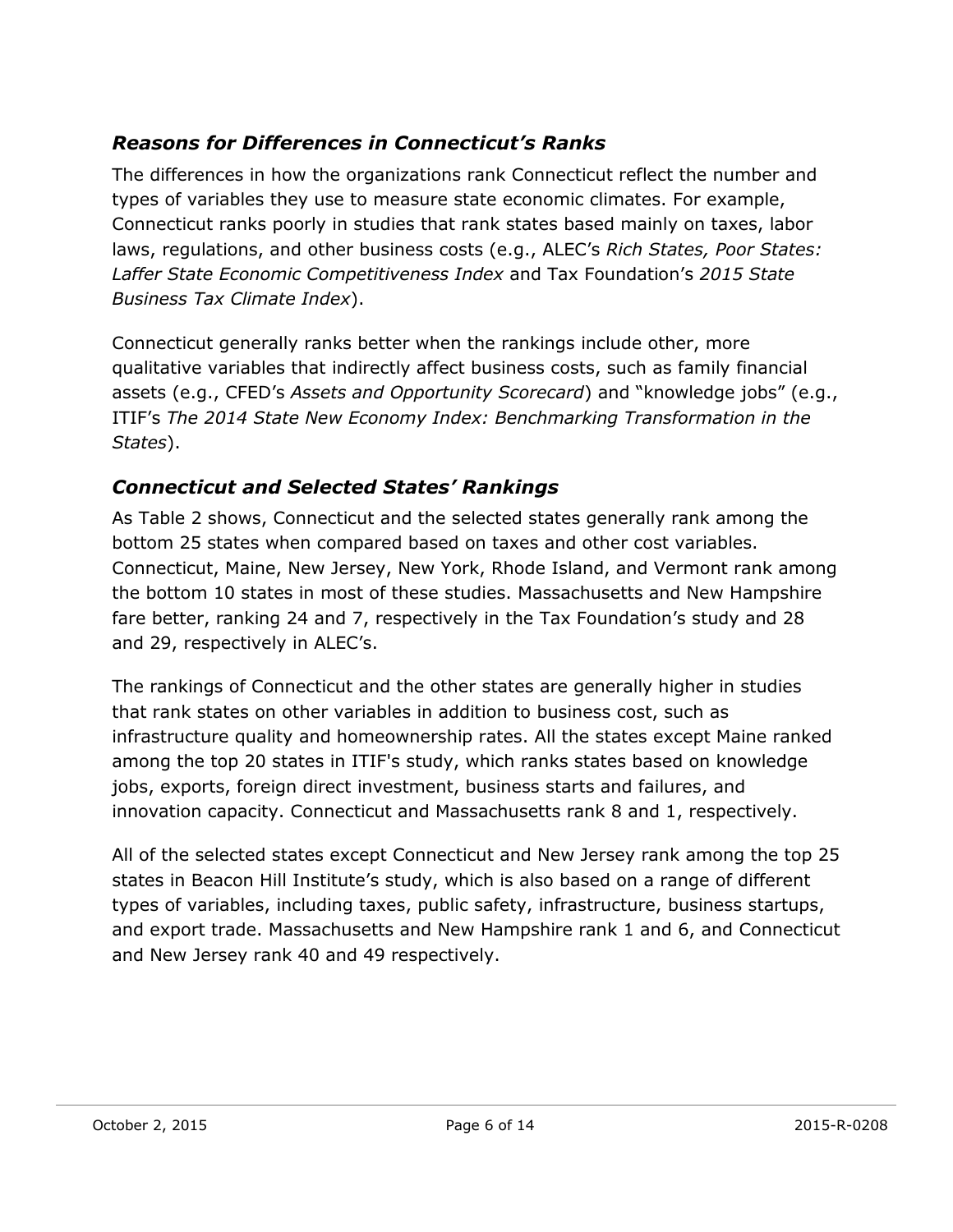|                                     |                    |              |                      | <b>Selected States</b> |               |                 |               |                |
|-------------------------------------|--------------------|--------------|----------------------|------------------------|---------------|-----------------|---------------|----------------|
| <b>Ranking</b>                      |                    |              |                      | <b>New</b>             | <b>New</b>    |                 | <b>Rhode</b>  |                |
| <b>Organization</b>                 | <b>Connecticut</b> | <b>Maine</b> | <b>Massachusetts</b> | <b>Hampshire</b>       | <b>Jersey</b> | <b>New York</b> | <b>Island</b> | <b>Vermont</b> |
| American Legislative Exchange       | 47                 | 42           | 28                   | 29                     | 46            | 50              | 39            | 49             |
| Council (ALEC): Economic Outlook    |                    |              |                      |                        |               |                 |               |                |
| Rank                                |                    |              |                      |                        |               |                 |               |                |
| ALEC: Economic Performance Rank     | 45                 | 44           | 32                   | 36                     | 48            | 34              | 47            | 38             |
| Beacon Hill Institute               | 40                 | 17           |                      | 6                      | 49            | 24              | 22            | 20             |
| <b>Chief Executive Magazine</b>     | 45                 | 30           | 46                   | 21                     | 47            | 49              | 37            | 41             |
| <b>CNBC</b>                         | 33                 | 44           | 20                   | 30                     | 39            | 35              | 48            | 42             |
| <b>Corporation for Enterprise</b>   | 27                 | 10           | 19                   | 4                      | 29            | 32              | 40            | $\overline{2}$ |
| Development (CFED)                  |                    |              |                      |                        |               |                 |               |                |
| Forbes                              | 36                 | 49           | 13                   | 35                     | 41            | 17              | 46            | 43             |
| Information Technology & Innovation | 8                  | 28           |                      | 11                     | 10            | 12              | 19            | 14             |
| Forum                               |                    |              |                      |                        |               |                 |               |                |
| Small Business & Entrepreneurship   | 41                 | 42           | 31                   | 27                     | 49            | 48              | 40            | 45             |
| Council                             |                    |              |                      |                        |               |                 |               |                |
| <b>Tax Foundation</b>               | 42                 | 33           | 24                   |                        | 50            | 49              | 45            | 46             |

#### **Table 2: Comparison of 2014-2015 State Rankings for New England States and New Jersey and New York**

Key

| Top Half: 1-25    |  |
|-------------------|--|
| Bottom Half 26-50 |  |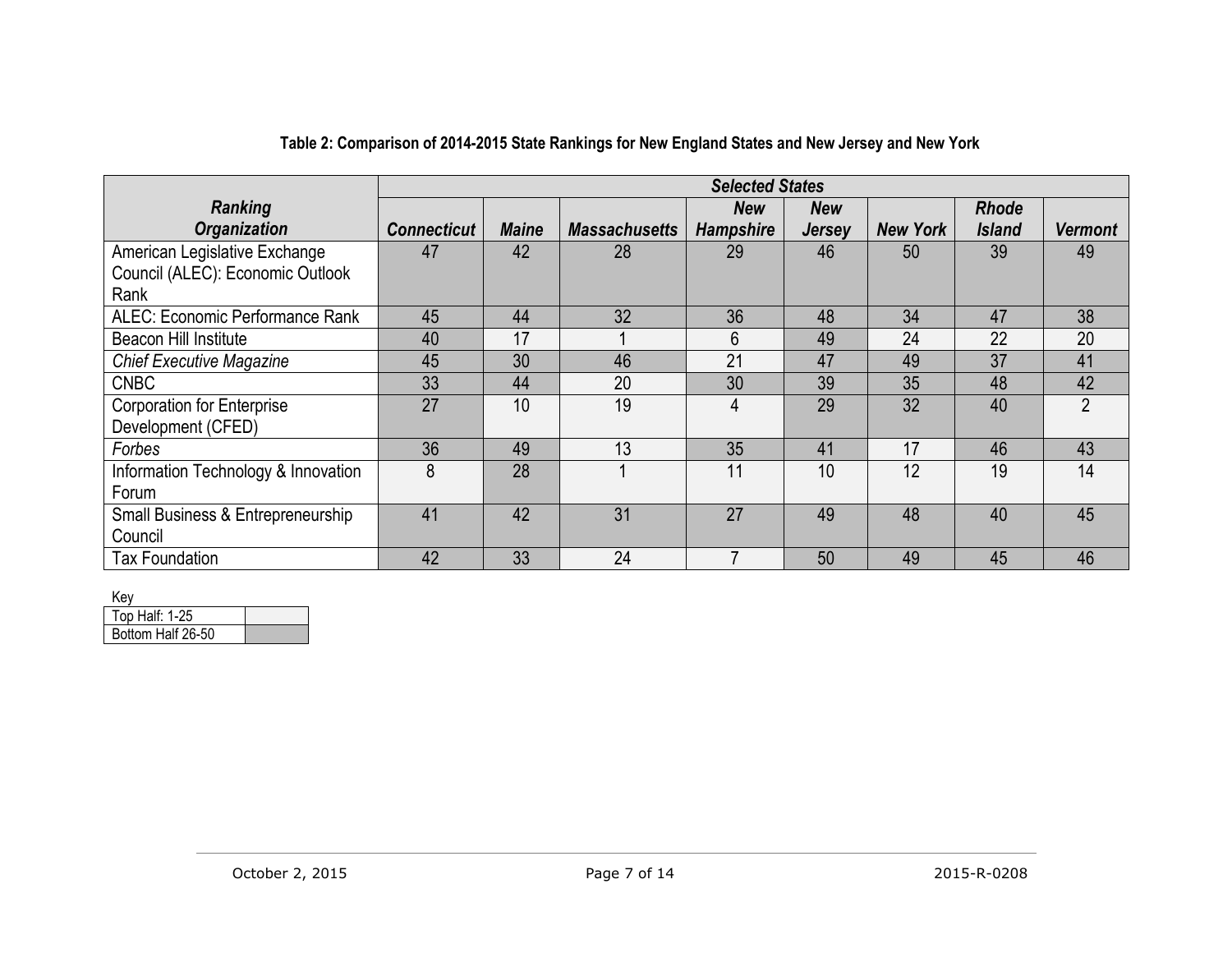As noted earlier, the U.S. Chamber of Commerce Foundation ranks each state based on 33 factors, but identifies only the top 25 states. The selected states collectively rank well with respect to innovation and entrepreneurship and talent pipeline. They also rank relatively well with respect to broadband speed and provider availability. As Table 3 shows, Massachusetts ranks among the top 25 states on 18 of 33 factors, followed by New Hampshire (16 factors), New Jersey (15 factors), and Connecticut (14 factors).

The ranks are mixed with respect to economic performance and international exports. Only Massachusetts and New York rank among the top 25 states on economic performance, and Connecticut and New Jersey rank among these states on exporting. Connecticut, Massachusetts, New York, and New Jersey rank among the top 10 states on economic output per job.

All the selected states rank among the bottom 25 states on road and bridge quality. Many also rank among these states on state and local tax burden, business climate, and cost of living. (The exceptions are Massachusetts, which ranks 25 on business climate, and New Hampshire, which ranks among the top 10 states on tax burden, business climate, and the "legal environment" (i.e., the extent to which perceptions of the legal environment and the amount of legal activity in the state affects the cost of liability insurance).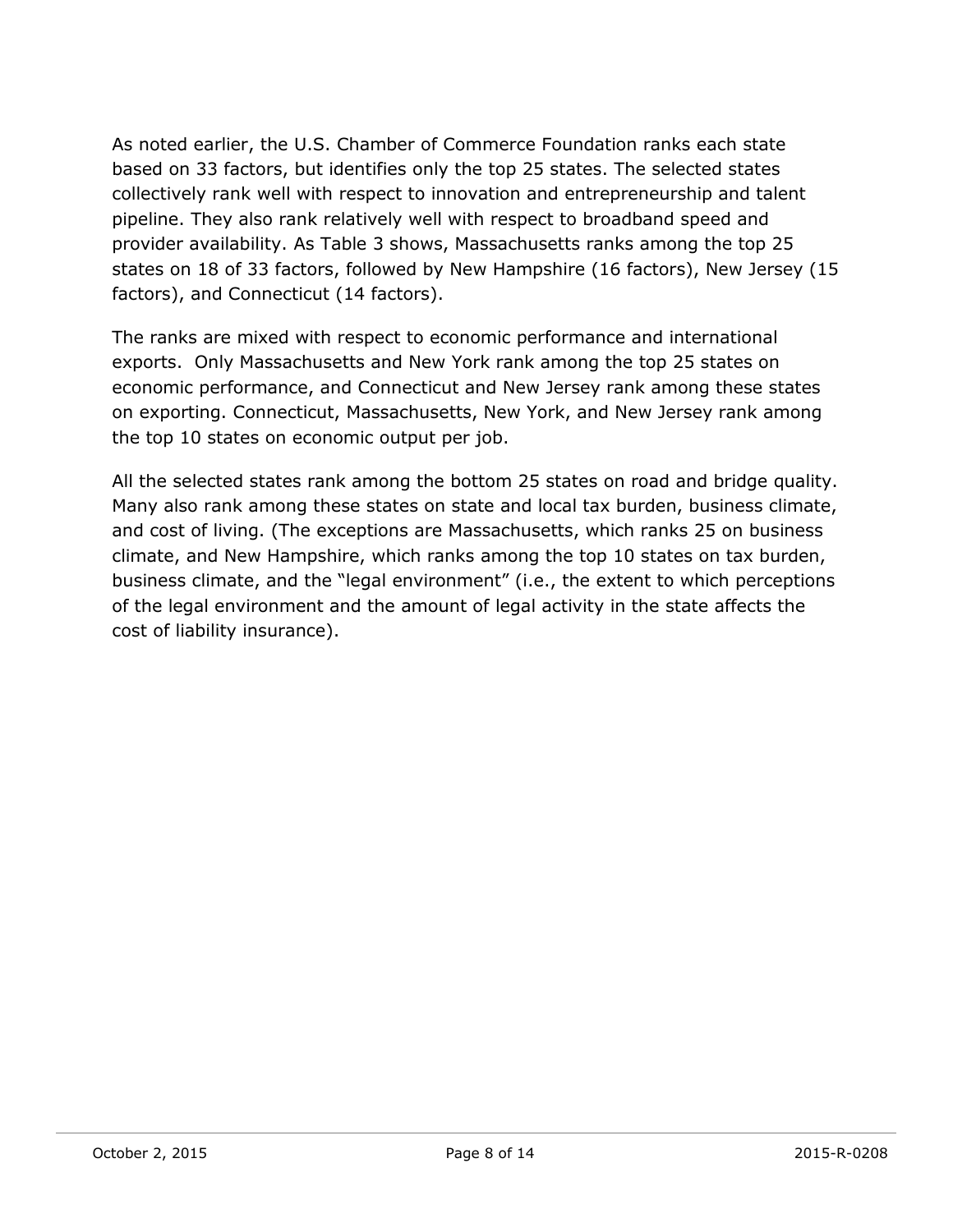| <b>Metrics</b>                                  | <b>Connecticut</b> | <b>Maine</b>   | <b>Massachusetts</b> | <b>New</b><br><b>Hampshire</b> | <b>New</b><br><b>Jersey</b> | <b>New</b><br>York | <b>Rhode</b><br><b>Island</b> | <b>Vermont</b>  |
|-------------------------------------------------|--------------------|----------------|----------------------|--------------------------------|-----------------------------|--------------------|-------------------------------|-----------------|
| Economic Performance                            |                    |                |                      |                                |                             |                    |                               |                 |
| Long-Term Job Growth<br>$\bullet$               |                    |                | 22                   |                                |                             | 18                 |                               |                 |
| Short-Term Job Growth<br>$\bullet$              |                    |                | $\overline{21}$      |                                |                             |                    |                               |                 |
| <b>Gross State Product</b><br>$\bullet$         |                    |                |                      |                                |                             |                    |                               |                 |
| Economic Output per Job<br>$\bullet$            | 4                  |                | 9                    |                                | 5                           | 3                  | 16                            |                 |
| <b>Productivity Growth</b><br>$\bullet$         |                    |                | $\overline{20}$      | 24                             |                             |                    |                               | 17              |
| Per Capita Income Growth<br>$\bullet$           | 20                 |                | $\overline{18}$      | 19                             |                             | 8                  | 22                            | $\overline{11}$ |
| Adjusted Median Family Income<br>$\bullet$      | 19                 |                | 6                    | 16                             | 15                          |                    |                               |                 |
| Exports                                         |                    |                |                      |                                |                             |                    |                               |                 |
| <b>Export Intensity</b><br>$\bullet$            | 22                 |                |                      |                                | 17                          |                    |                               | 9               |
| <b>Export Intensity Per Capita</b><br>$\bullet$ |                    |                |                      |                                |                             |                    |                               |                 |
| Growth Share of National Exports<br>$\bullet$   |                    |                |                      |                                | 20                          |                    |                               |                 |
| <b>Export Growth</b><br>$\bullet$               |                    |                |                      |                                | 24                          |                    |                               |                 |
| Innovation & Entrepreneurship                   |                    |                |                      |                                |                             |                    |                               |                 |
| <b>STEM Job Growth</b><br>$\bullet$             |                    |                | 15                   |                                |                             |                    |                               | $\overline{23}$ |
| <b>STEM Job Concentration</b><br>$\bullet$      | 17                 |                | 4                    | 18                             | 12                          |                    | $\overline{21}$               | 20              |
| High-Tech Share of all Business<br>$\bullet$    | 16                 | 23             | $6\phantom{1}$       | 5                              | 9                           |                    | 8                             | $\overline{18}$ |
| New Business Startup Rate<br>$\bullet$          |                    |                | $\overline{25}$      | $\overline{24}$                | 6                           | 15                 | 14                            |                 |
| Academic R&D Intensity<br>$\bullet$             | 23                 |                | $\overline{2}$       | $\overline{4}$                 |                             | 19                 | 3                             | 17              |
| Entrepreneurship Index<br>$\bullet$             | $\overline{18}$    | 13             |                      |                                |                             | 13                 |                               | 4               |
| <b>Business Climate</b>                         |                    |                |                      |                                |                             |                    |                               |                 |
| <b>Small Business Lending</b><br>$\bullet$      |                    | 19             |                      |                                | 17                          | 18                 |                               |                 |
| <b>Legal Environment</b><br>$\bullet$           |                    | $\overline{3}$ |                      | 4                              |                             |                    |                               | 20              |
| State and Local Tax Burden<br>$\bullet$         |                    |                |                      | $\overline{7}$                 |                             |                    |                               |                 |
| <b>Business Tax Climate</b><br>$\bullet$        |                    |                | 25                   | 8                              |                             |                    |                               |                 |
| U.S. Small Business Policy Index<br>$\bullet$   |                    |                |                      | $\overline{19}$                |                             |                    |                               |                 |
| Cost of Living<br>$\bullet$                     |                    |                |                      |                                |                             |                    |                               |                 |
| <b>Talent Pipeline</b>                          |                    |                |                      |                                |                             |                    |                               |                 |
| Higher-Ed Degree Output<br>$\bullet$            |                    |                |                      |                                |                             |                    |                               | 22              |
| Higher-Ed Efficiency<br>$\bullet$               |                    | 15             | 13                   | 8                              | 18                          |                    | 17                            |                 |
| <b>College Affordability</b><br>$\bullet$       | 18                 |                |                      |                                |                             | 16                 |                               | 8               |

### **Table 3: U.S. Chamber of Commerce Foundation 2014 Selected States Ranking by Metric**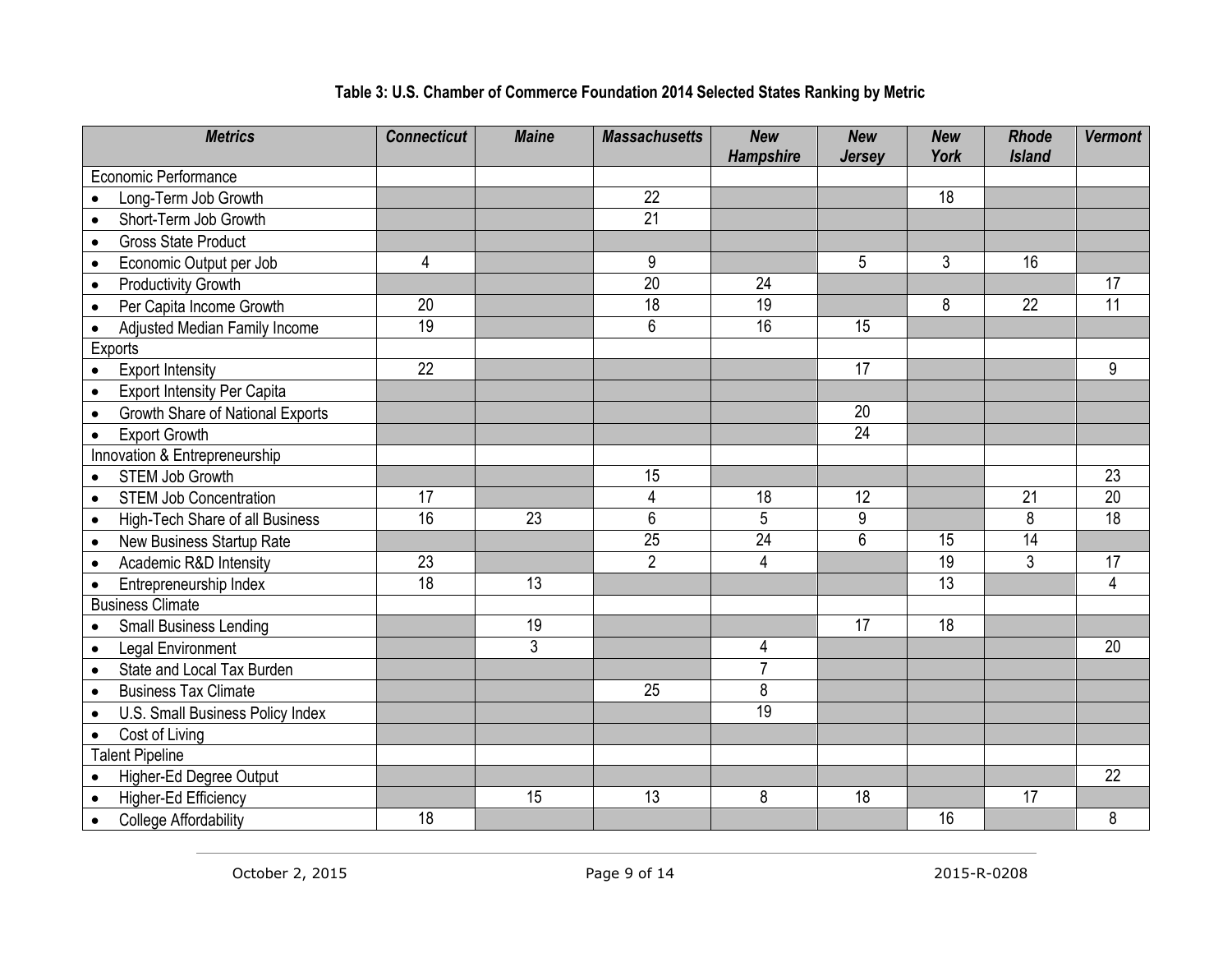### Table 3 (continued)

| <b>Metrics</b>                         | <b>Connecticut</b> | <b>Maine</b> | <b>Massachusetts</b> | <b>New</b>       | <b>New</b>    | <b>New</b> | <b>Rhode</b>  | <b>Vermont</b> |
|----------------------------------------|--------------------|--------------|----------------------|------------------|---------------|------------|---------------|----------------|
|                                        |                    |              |                      | <b>Hampshire</b> | <b>Jersey</b> | York       | <b>Island</b> |                |
| <b>Educational Attainment</b>          |                    |              |                      |                  |               |            | 15            |                |
| H.S. Advanced Placement Scores         |                    |              |                      | 20               | 10            |            |               | 14             |
| Labor Force Utilization                | 20                 | 16           | $^{\circ}$           |                  | 25            |            | 18            |                |
| Infrastructure                         |                    |              |                      |                  |               |            |               |                |
| <b>Broadband Speed Availability</b>    |                    |              |                      |                  |               |            |               |                |
| <b>Broadband Provider Availability</b> | 20                 |              | 15                   | 21               |               | 25         |               |                |
| <b>Road Quality</b>                    |                    |              |                      |                  |               |            |               |                |
| <b>Bridge Quality</b>                  |                    |              |                      |                  |               |            |               |                |

Key

Ranking 26-50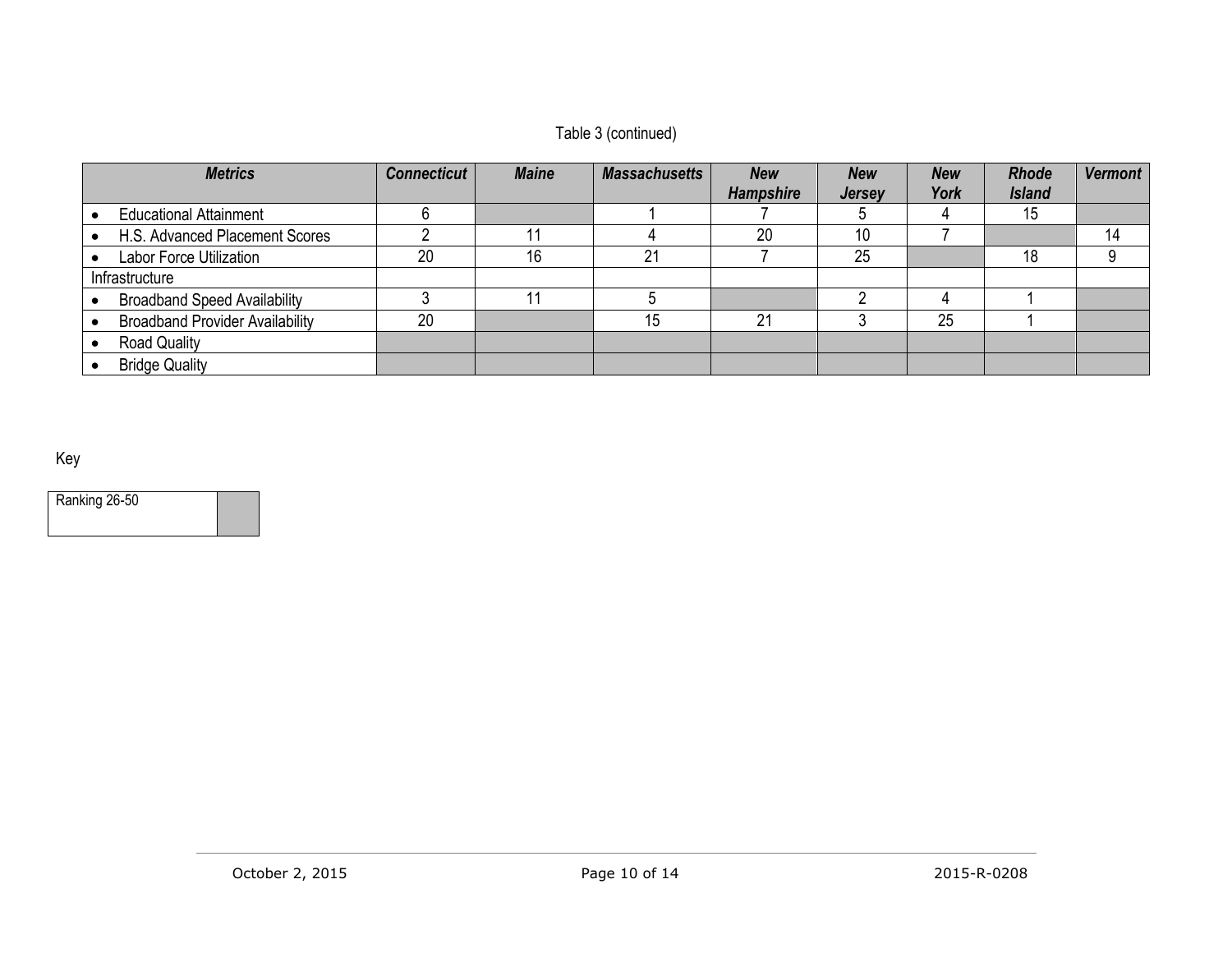#### **SUB-RANKINGS**

Comparing how the 12 organizations rank Connecticut and the other states becomes more complicated when the focus shifts from their overall rankings to their sub-ranks. Focusing on the sub-ranks shows how an organization can give a state a relatively low overall ranking and relatively higher sub-ranks, an outcome that usually results from differences in how it groups and weighs the ranking criteria.

For example, for ALEC's *Rich States, Poor States: ALEC-Laffer State Competitiveness Index 8th Edition* (2015) overall ranks are based on 15 equally weighted "policy areas that are directly influenced by state lawmakers," such as taxes, government spending and debt service, and labor costs. As Table 4 shows, in some of these areas, Connecticut ranks higher than the other states, including those with higher overall ranks. For example, Connecticut ranks 27 on personal income tax progressivity, which is higher than those of Maine (47), New Jersey (48), New York (34), and Vermont (49).

|         |                                                                  |    |                 | <b>States</b>  |                |                 |           |                |                |  |  |  |  |
|---------|------------------------------------------------------------------|----|-----------------|----------------|----------------|-----------------|-----------|----------------|----------------|--|--|--|--|
|         | <b>Ranking Structure</b>                                         | CT | <b>ME</b>       | <b>MA</b>      | <b>NH</b>      | <b>NJ</b>       | <b>NY</b> | R <sub>l</sub> | VT             |  |  |  |  |
|         | <b>Overall Economic Outlook Ranking</b>                          | 47 | 42              | 28             | 29             | 46              | 50        | 39             | 49             |  |  |  |  |
|         | Ranking Variables:                                               |    |                 |                |                |                 |           |                |                |  |  |  |  |
| $\circ$ | Highest Marginal Personal Income Tax Rate                        | 30 | 41              | 21             | 1              | 46              | 49        | 26             | 43             |  |  |  |  |
| $\circ$ | Highest Marginal Corporate Income Tax Rate                       | 42 | 41              | 35             | 38             | 42              | 50        | 27             | 38             |  |  |  |  |
| $\circ$ | Personal Income Tax Progressivity                                | 27 | 47              | 16             | $\overline{2}$ | 48              | 34        | 24             | 49             |  |  |  |  |
| $\circ$ | Property Tax Burden                                              | 43 | 45              | 39             | 49             | 50              | 46        | 47             | 48             |  |  |  |  |
| $\circ$ | Sales Tax Burden                                                 | 14 | 20              | 9              | 1              | 11              | 31        | 13             | $\overline{7}$ |  |  |  |  |
| $\circ$ | Tax Burden from All Remaining Taxes                              | 26 | 30              | $\overline{2}$ | 29             | 9               | 35        | 24             | 48             |  |  |  |  |
| $\circ$ | Estate/Inheritance Tax (Yes or No)                               | 50 | 50              | 50             | 1              | 50              | 50        | 50             | 50             |  |  |  |  |
| $\circ$ | Recently Legislated Tax Policy Changes (Over the past two years) | 46 | $\overline{21}$ | 41             | 40             | $\overline{13}$ | 6         | 23             | 50             |  |  |  |  |
| $\circ$ | Debt Service as a Share of Tax Revenue                           | 26 | 10              | 44             | 38             | 15              | 37        | 48             | 5              |  |  |  |  |

| Table 4: Comparison of Selected States Rankings in the Rich States, Poor States ALEC-Laffer State |
|---------------------------------------------------------------------------------------------------|
| <b>Economic Competitiveness Index for 2015</b>                                                    |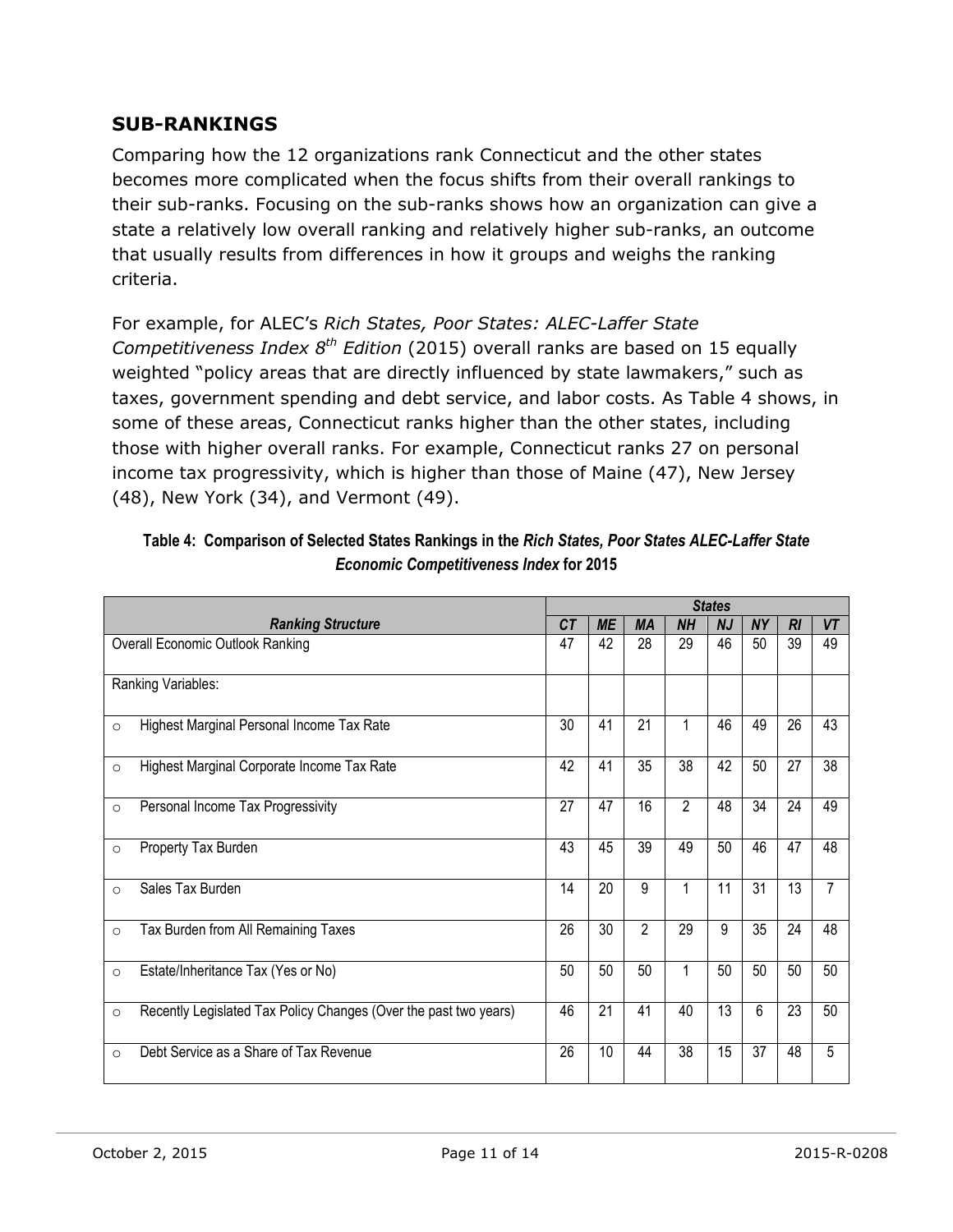|         |                                    | <b>States</b> |           |           |           |           |           |    |           |  |
|---------|------------------------------------|---------------|-----------|-----------|-----------|-----------|-----------|----|-----------|--|
|         | <b>Ranking Structure</b>           | СT            | <b>ME</b> | <b>MA</b> | <b>NH</b> | <b>NJ</b> | <b>NY</b> | RI | <b>VT</b> |  |
| $\circ$ | Quality of State Legal System      | 25            | 12        | 19        | 21        | 32        | 18        | 31 | 16        |  |
| $\circ$ | <b>Workers' Compensation Costs</b> | 47            | 22        | 44        |           | 41        | 43        | 44 | 47        |  |
| $\circ$ | State Minimum Wage                 | 49            | 38        | 4         | 39        | 48        | 47        | 31 | 43        |  |
| $\circ$ | Right-to-Work State                | 50            | 50        | 50        | 50        | 50        | 50        | 50 | 50        |  |
| $\circ$ | Tax or Expenditure Limits          | 14            | 14        | 14        | 34        | 14        | 34        | 14 | 34        |  |

Differences between overall and sub-ranks also appear when organizations include other criteria in addition to business costs. For example, ITIF's three-tier ranking structure reflects its concern about the nation's ability to create and sustain the types of jobs needed to compete in the global economy.

Working from the bottom up, ITIF's third or lowest tier are 25 weighted factors that "assess each state's fundamental capacity to navigate the shoals of economic evolution." ITIF scores and ranks the states for each factor. It groups these factors into five policy categories and ranks the states based on their total category score. These categories comprise the second or middle tier. ITIF totals the second tier scores to calculate the overall score and ranks, which comprise the first or top tier.

Table 5 outlines ITIF's three-tiered ranking scheme and identifies each state's rank. As the table shows:

- 1. all the selected states except Maine (26) had overall scores that ranked among the top 25, with Connecticut ranking 8 and Massachusetts 1;
- 2. all the states except Maine ranked among the top 25 states in each secondtier indicator category, with Massachusetts ranking 1 in knowledge jobs and digital economy, 2 in innovation capacity, 4 in economic dynamism, and 7 in globalization, and Connecticut ranking 4 in knowledge jobs, 9 in globalization, and 9 in digital economy; and
- 3. Massachusetts scored among the top 10 states on 19 of the 25 indicators, followed by Connecticut, New Jersey, and Vermont, each of which scored among the top 10 on 10 indicators.
- 4. All of the states except New York scored among the bottom 10 on at least one indicator.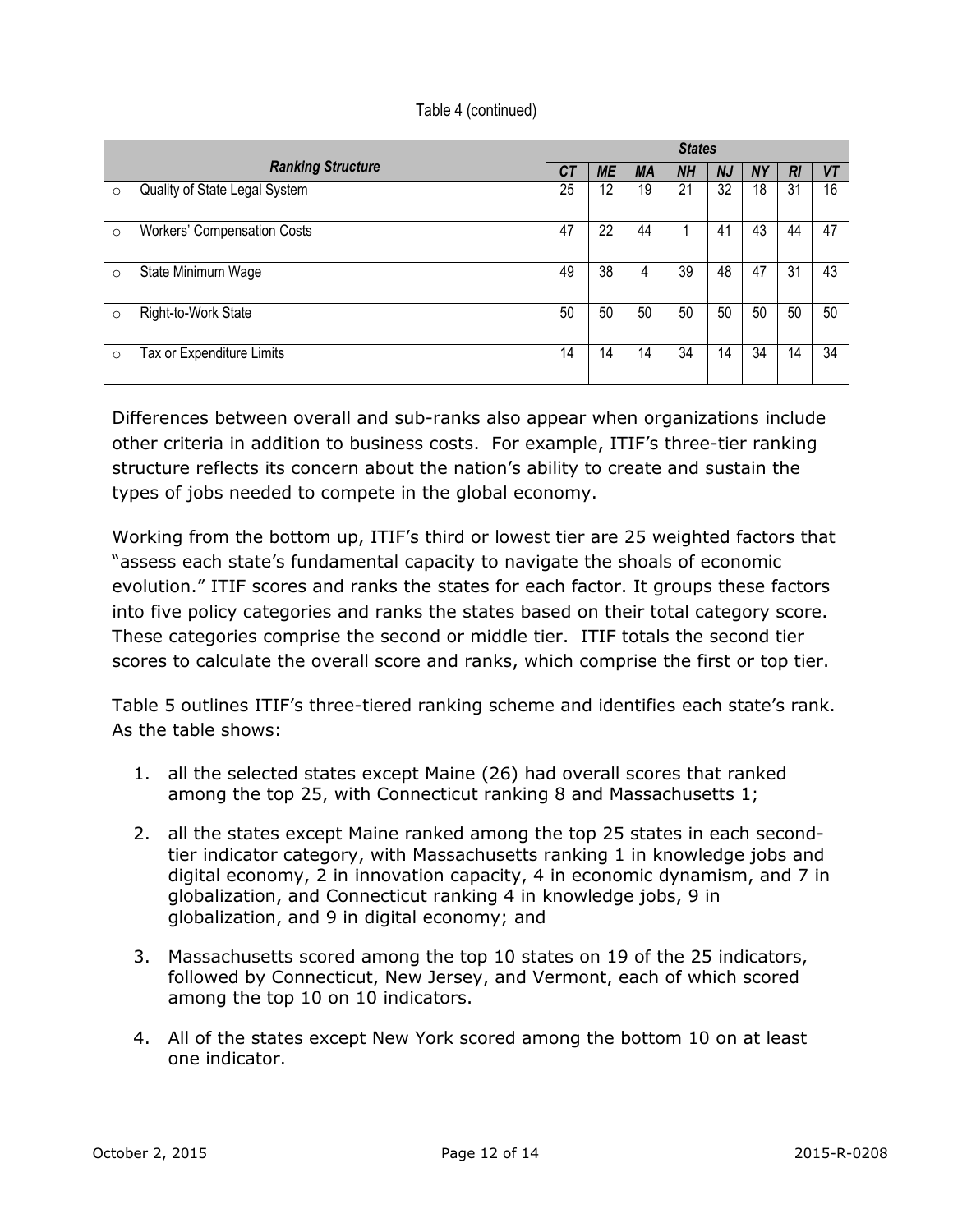|                                                                          |        | <b>Selected States</b>  |                 |                 |                 |                 |                 |                 |                 |
|--------------------------------------------------------------------------|--------|-------------------------|-----------------|-----------------|-----------------|-----------------|-----------------|-----------------|-----------------|
| <b>Rankings</b>                                                          | Weight | CT                      | <b>ME</b>       | <b>MA</b>       | <b>NH</b>       | <b>NJ</b>       | <b>NY</b>       | RI              | VT              |
| <b>Overall Score</b>                                                     |        | 8                       | 28              | 1               | $\overline{11}$ | $\overline{10}$ | 12              | 19              | $\overline{14}$ |
| Category and Indicator Score                                             |        |                         |                 |                 |                 |                 |                 |                 |                 |
| <b>Knowledge Jobs</b><br>$\circ$                                         | 5.00   | $\overline{\mathbf{4}}$ | 32              | $\overline{1}$  | 15              | 10              | 9               | 18              | 16              |
| Information Technology Jobs<br>$\blacksquare$                            | 0.75   | 12                      | 38              | $\overline{4}$  | $\overline{21}$ | $\overline{7}$  | 15              | 19              | 35              |
| Managerial, Professional, and<br>$\blacksquare$<br><b>Technical Jobs</b> | 0.75   | $\overline{4}$          | $\overline{23}$ | $\mathbf{1}$    | 16              | 10              | 11              | $\overline{20}$ | $\overline{8}$  |
| <b>Workforce Education</b><br>$\blacksquare$                             | 1.00   | $\overline{4}$          | $\overline{25}$ | $\overline{1}$  | $\overline{8}$  | $\overline{7}$  | 10              | 13              | $\overline{5}$  |
| Immigration of Knowledge Workers<br>$\blacksquare$                       | 0.50   | 31                      | $\overline{22}$ | $\overline{37}$ | $\overline{5}$  | $\overline{24}$ | 39              | 15              | $\overline{6}$  |
| Migration of U.S. Knowledge<br>$\blacksquare$<br>Workers                 | 0.50   | $\overline{4}$          | $\overline{9}$  | $\overline{2}$  | 14              | $\overline{20}$ | 6               | $\overline{24}$ | $\overline{1}$  |
| Manufacturing Value Added<br>$\blacksquare$                              | 0.75   | 10                      | 36              | 17              | 38              | 39              | 35              | 41              | 44              |
| <b>High-Wage Traded Services</b><br>$\blacksquare$                       | 0.75   | $\overline{3}$          | 38              | 8               | 17              | 9               | $\overline{2}$  | 18              | 45              |
| Globalization<br>$\circ$                                                 | 2.00   | 9                       | 24              | $\overline{7}$  | 14              | 5               | $6\phantom{a}$  | $\overline{17}$ | 16              |
| Foreign Direct Investment<br>٠                                           | 1.00   | $\overline{25}$         | 43              | $\overline{17}$ | 45              | 10              | $\overline{8}$  | 49              | $\overline{9}$  |
| <b>Export Focus of Manufacturing and</b><br>$\blacksquare$<br>Services   | 1.00   | $\overline{4}$          | 10              | $\overline{7}$  | $\overline{2}$  | $\overline{5}$  | $\overline{13}$ | $\overline{6}$  | $\overline{28}$ |
| <b>Economic Dynamism</b><br>$\circ$                                      | 3.50   | $\overline{22}$         | $\overline{20}$ | 4               | 17              | 19              | 14              | 28              | 15              |
| Job Churning<br>$\blacksquare$                                           | 1.00   | 50                      | 11              | $\overline{38}$ | 15              | $\overline{34}$ | 17              | 10              | $\overline{9}$  |
| <b>Fast-Growing Companies</b><br>٠                                       | 0.75   | $6\,$                   | 36              | $\mathbf{1}$    | 31              | 10              | 15              | 25              | $\overline{34}$ |
| <b>Initial Public Offerings</b><br>$\blacksquare$                        | 0.50   | 18                      | 36              | $\overline{3}$  | 25              | $\overline{5}$  | 13              | $\overline{36}$ | 36              |
| <b>Entrepreneurial Activity</b><br>$\blacksquare$                        | 0.75   | 18                      | 16              | 31              | 24              | $\overline{37}$ | 15              | 43              | $\overline{1}$  |
| <b>Inventor Patents</b><br>٠                                             | 0.50   | $\overline{4}$          | 41              | $\overline{3}$  | $\overline{5}$  | $\overline{9}$  | 18              | 29              | 35              |

### **Table 5: Comparison of Selected States Sub-Rankings in ITIF's** *The 2014 State New Economy Index*